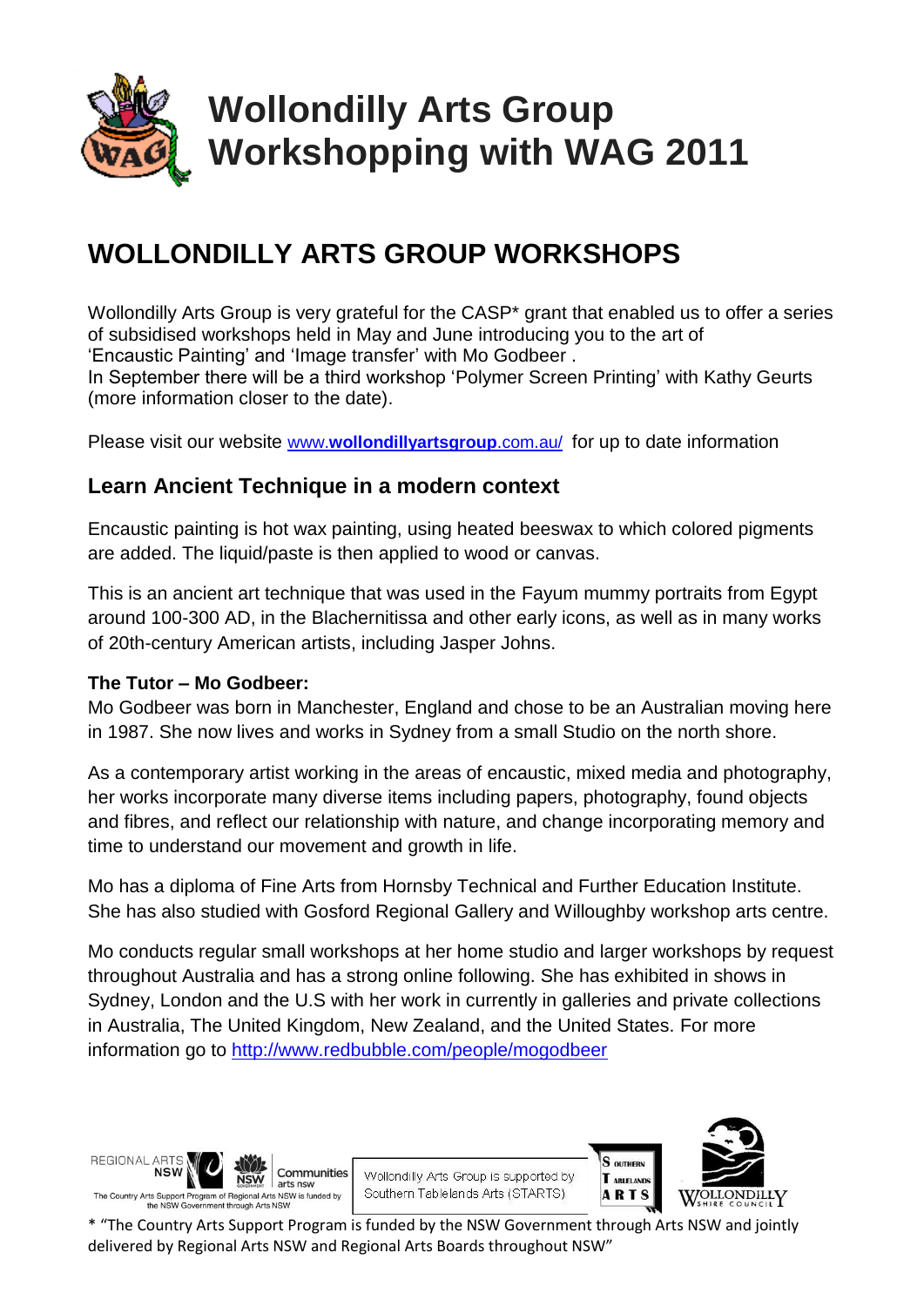# **WORKSHOP 1: Encaustic Painting with Mo Godbeer**

In this class you will learn about the history of encaustic, studio safety and how to prepare your own encaustic medium and paints. Tutor Mo Godbeer will go through board preparation, fusing, and layering to achieve amazing effects with beeswax and resin. You can expect to take home 4 completed pieces. Mo will impart her vast knowledge of encaustic and share with you loads of tips and tricks for working in encaustic. Each student will receive a worksheet with encaustic recipes, resource guide and instructions to take home.

DATE: Saturday, 28<sup>th</sup> May 2011 ARRIVAL /SET-UP 9.30 am to START 10.00 am to 4 pm

- COST: \$25 members, \$35 non members
	- A material fee of \$20 applies to be paid to Mo on the day WAG will buy plywood boards which will be available for \$6/4boards

VENUE: CWA Hall, York Str, Tahmoor, nearest cross street: Larkin St. off Remembrance Dr

# **WORKSHOP 2: Image Transfer with Mo Godbeer**

The second workshop with Mo will cover the vast array of ways to achieve image transfer in your encaustic work. Learn how to do numerous image transfer techniques using carbon paper, charcoal, graphite, printouts. You can create your work on wax using your own printed images. There are so many ways to work with image transfer and encaustic.

DATE: Saturday, 25<sup>th</sup> June 2011 ARRIVAL /SET-UP 9.30 am to START 10.00 am to 4 pm

# COST: \$25 members, \$35 non members

A material fee of \$20 applies to be paid to Mo on the day WAG will buy plywood boards which will be available for \$6/4boards Students who attended the first workshop 'Encaustic' may have wax left over that they can reuse and might not need to purchase a 'goody bag'.

VENUE: CWA Hall, York St, Tahmoor, nearest cross street: Larkin St. off Remembrance Dr



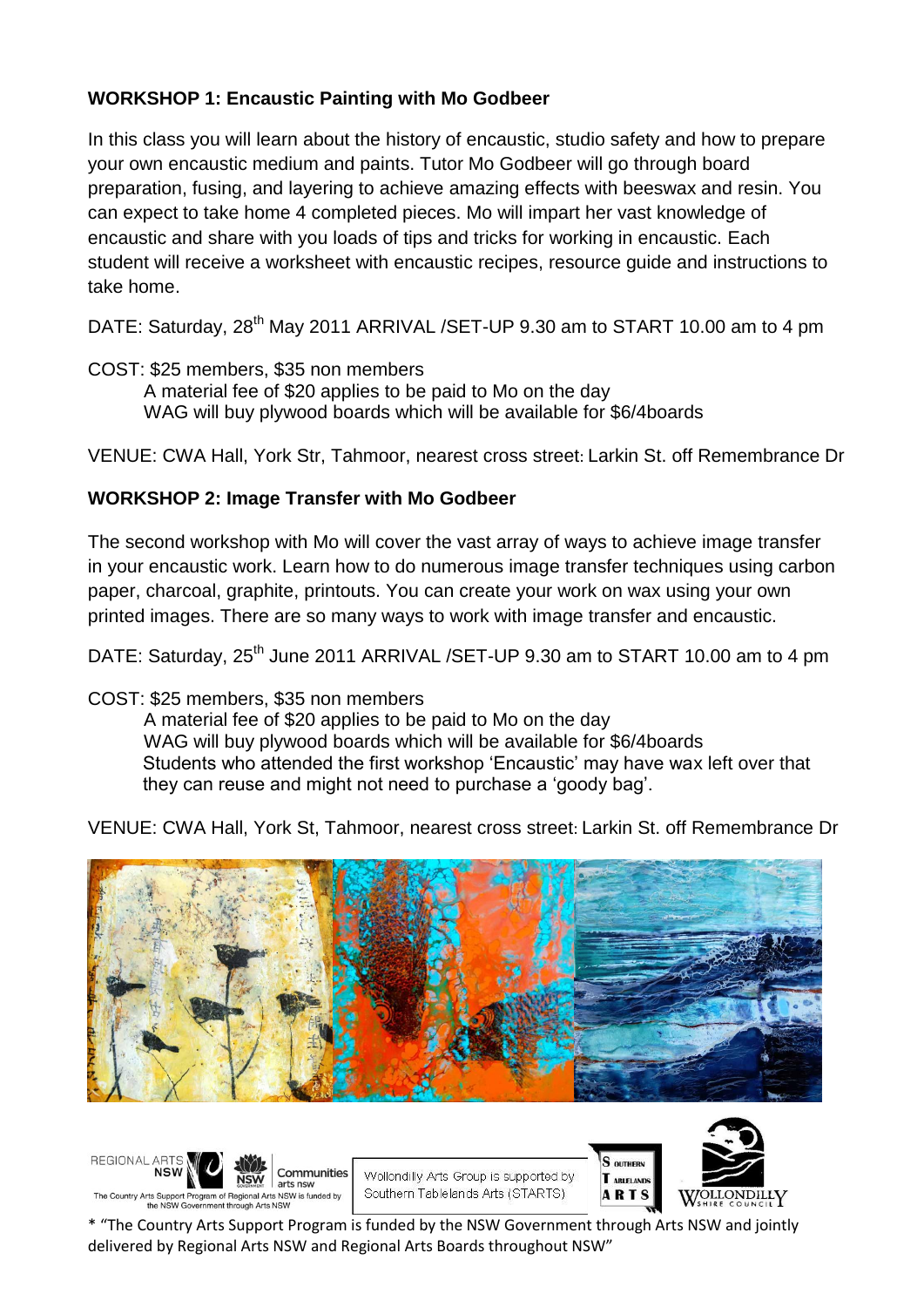#### **BOOKINGS and PAYMENTS:**

- **Phone or email Janet Dalton** (Secretary) to check availability and reserve your place PH: 46818579 Email: [janetdalton@ozemail.com.au](mailto:janetdalton@ozemail.com.au)
- **Money to be paid** via direct deposit **or** Bank Transfer **or** cheque

#### **Bank Details:**

Macarthur Credit Union, BSB 802 388,

Account No. 62408,

Account Name: Wollondilly Arts Group

Transaction Info: for Encaustic W/S: WS 1 + your name for Image Transfer W/S: WS 2 + your name

 **Forward booking form** with full payment (cheque made out to Wollondilly Arts Group) or transaction details (Bank Transfer) or copy of receipt (direct deposit) within 5 days to Janet Dalton, PO Box 799 Picton 2571 OR call her to make other arrangements or Email: [janetdalton@ozemail.com.au](mailto:janetdalton@ozemail.com.au)

 $\blacktriangleright$ 

#### CANCELLATIONS:

- If you have paid and are then unable to attend full payment will be refunded up to 7 days prior to the workshop.
- Cancellations after 7 days prior to the workshop will only be refunded if the place is subsequently filled.
- Bookings are transferable between WAG members. However, if a place is transferred to a Non-member they will be required to pay the difference to make up the applicable Non-members cost. The Secretary Janet Dalton must be notified of any transfers to avoid confusion.

#### **Material list** see over or call or email

Roswitha Giersch Ph 4681 0535 Email: [roswitha01@gmail.com](mailto:roswitha01@gmail.com) **or**

Janet Dalton PH: 46818579 Email: [janetdalton@ozemail.com.au](mailto:janetdalton@ozemail.com.au)



Wollondilly Arts Group is supported by Southern Tablelands Arts (STARTS)

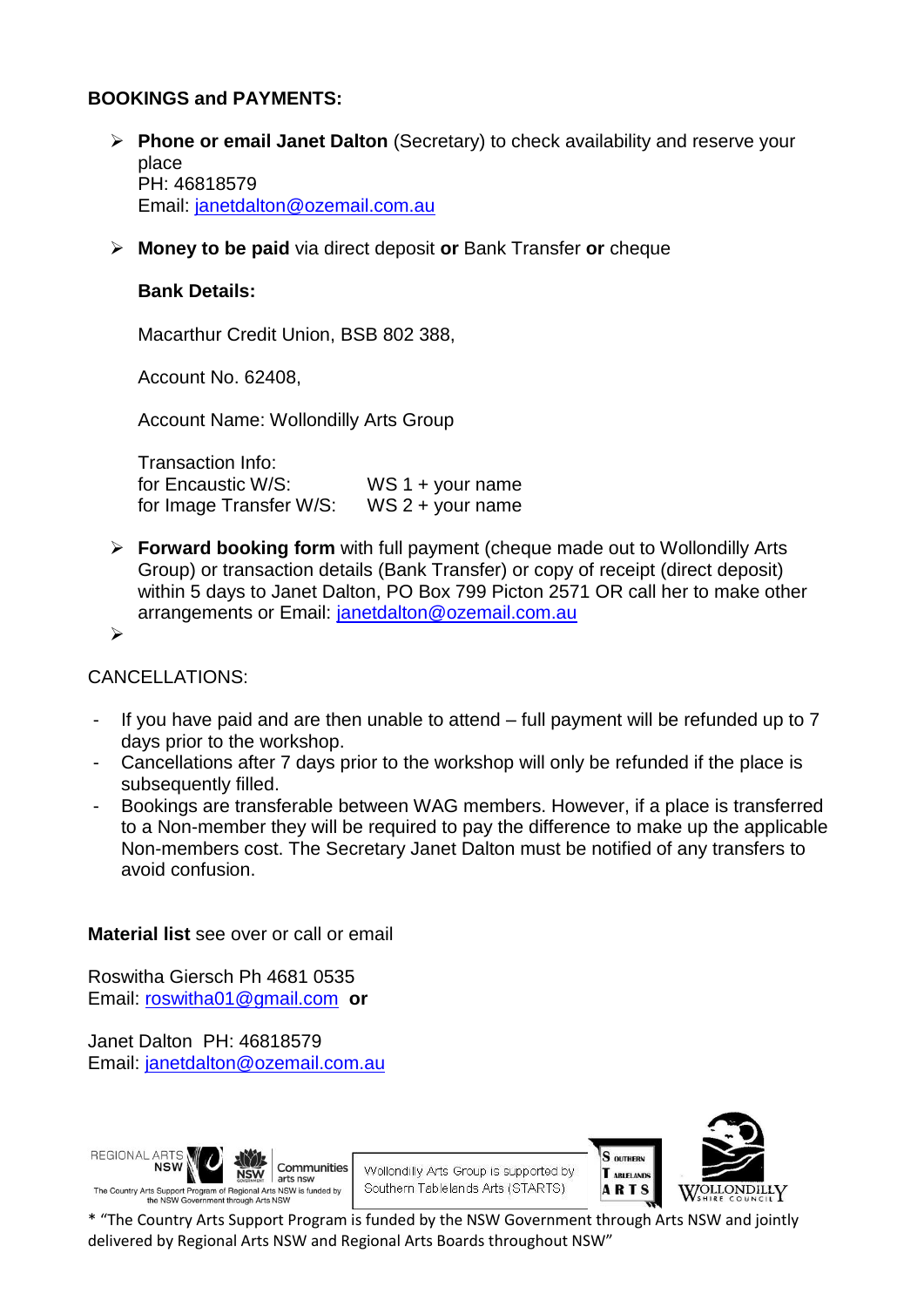

Please send completed form with a cheque or Direct Deposit/Bank Transfer receipt for full amount to:

Wollondilly Arts Group c/o The Secretary PO Box 799 Picton, NSW 2571

**Or** for Direct Deposit or Bank Transfer only: scan your payment receipt/transaction details and email form to [janetdalton@ozemail.com.au](mailto:janetdalton@ozemail.com.au)

Name:

Address:

Email:

Phone: Mobile: Mobile: Mobile: Mobile: Mobile: Mobile: Mobile: Mobile: Mobile: Mobile: Mobile: Mobile: Mobile: Mobile: Mobile: Mobile: Mobile: Mobile: Mobile: Mobile: Mobile: Mobile: Mobile: Mobile: Mobile: Mobile: Mobile:

| WORKSHOP 1: Encaustic Painting with Mo Godbeer<br>Saturday, 28 <sup>th</sup> May 2011, \$25 members, \$35 non members<br>WAG member - Yes / No |   |
|------------------------------------------------------------------------------------------------------------------------------------------------|---|
| WORKSHOP 2: Image Transfer with Mo Godbeer<br>Saturday, 25 <sup>th</sup> June 2011, \$25 members, \$35 non members<br>WAG member - Yes / No    | S |
| <b>Total Payment:</b>                                                                                                                          |   |

**Payment by**  $\Box$  - Cheque;  $\Box$  - Direct Deposit;  $\Box$  - Bank Transfer

**Cheque:** payable to Wollondilly Arts Group

# **Direct Deposit/Bank Transfer:**

Account Name: Wollondilly Arts Group Macarthur Credit Union, BSB 802 388, Account No. 62408, Transaction Info: for Encaustic W/S: WS 1 + your name for Image Transfer W/S: WS 2 + your name

REGIONAL A NSW Communities **NSW** The Country Arts Support Program of Regional Arts NSW is funded by

e NSW Government three





S OUTHERN

T ABLELANDS

**ARTS**